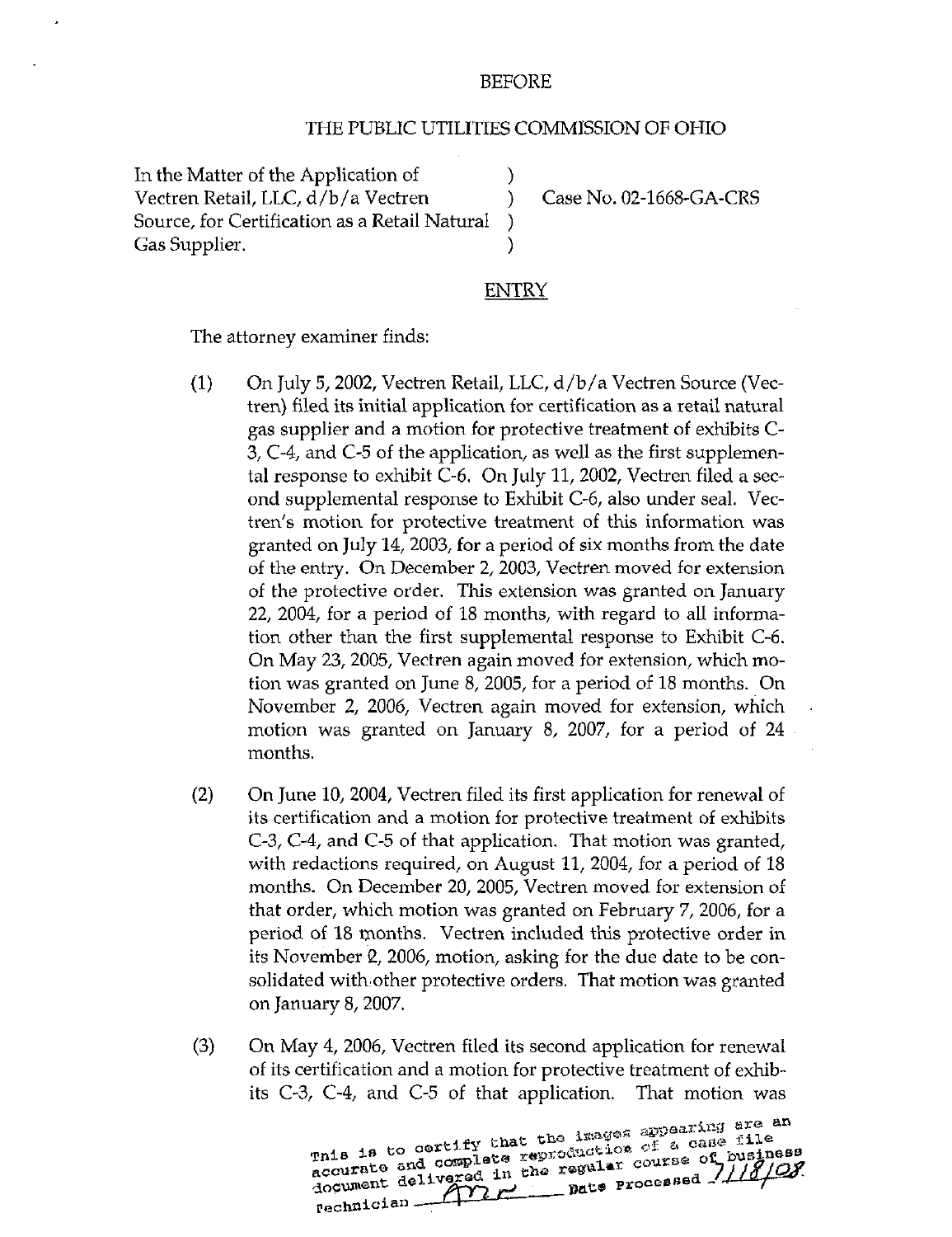granted on August 11, 2006, for a period of 18 months, Vectren included this protective order in its November 2, 2006, motion, asking for the due date to be consolidated with other protective orders. That motion was granted on January 8, 2007.

- (4) On June 10, 2008, Vectren filed its third application for renewal of its certification and a motion, under consideration in this entry, for a protective order of exhibits C-3, C-4, and C-5 of that application. Vectren also asks for renewal of all previously granted protective orders in this docket and for consolidation of the due dates for renewal requests covering all such orders.
- (5) Section 4905.07, Revised Code, provides that all facts and information in the possession of the Commission shall be public, except as provided in Section 149.43, Revised Code, and as consistent with the purposes of Title 49 of the Revised Code. Section 149.43, Revised Code, specifies that the term "public records" excludes information which, under state or federal law, may not be released. The Ohio Supreme Court has clarified that the "state or federal law" exemption is intended to cover trade secrets. State ex rel Besser v. Ohio State, 89 Ohio St.3d 396, 399  $(2000).$
- (6) Similarly, Rule 4901-1-24, Ohio Administrative Code (O.A.C.), allows an attorney examiner to issue an order to protect the confidentiality of information contained in a filed document, "to the extent that state or federal law prohibits release of the information, including where the information is deemed .. . to constitute a trade secret under Ohio law, and where non-disclosure of the information is not inconsistent with the purposes of Title 49 of the Revised Code."
- (7) Ohio law defines a trade secret as "information . . . that satisfies both of the following: (1) It derives independent economic value, actual or potential, from not being generally known to, and . not being readily ascertainable by proper means by, other persons who can obtain economic value from its disclosure or use. (2) It is the subject of efforts that are reasonable under the circumstances to maintain its secrecy." Section 1333.61(D), Revised Code. The Ohio Supreme Court has adopted the following six factors to be used in analyzing a claim that information is a trade secret under that section: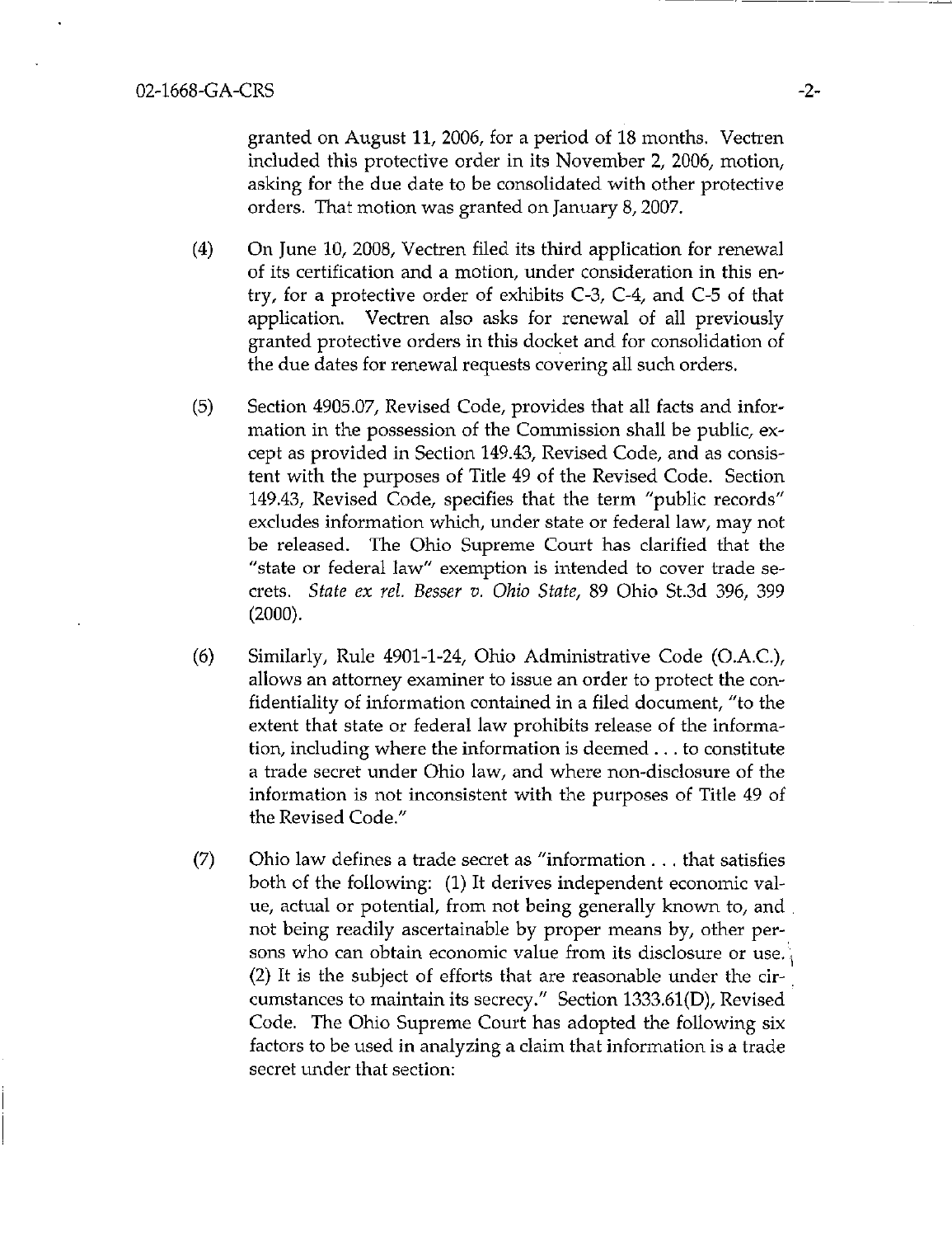- (a) The extent to which the information is known outside the business.
- (b) The extent to which it is known to those inside the business, i.e., by the employees.
- (c) The precautions taken by the holder of the trade secret to guard the secrecy of the information.
- (d) The savings effected and the value to the holder in having the information as against competitors,
- (e) The amount of effort or money expended in obtaining and developing the information.
- (f) The amount of time and expense it would take for others to acquire and duplicate the information.

State ex rel. The Plain Dealer v. Ohio Dept. of Ins., 80 Ohio St.3d 513, 524-525 (1997).

- (8) The Ohio Supreme Court has found that an in camera inspection is necessary to determine whether materials are entitled to protection from disclosure. State ex rel. Allright Parking of Cleveland Inc. v. Cleveland, 63 Ohio St. 3d 772 (1992).
- (9) Rule  $4901-1-24(D)(1)$ , O.A.C., also provides that, where confidential material can be reasonably redacted from a document without rendering the remaining document incomprehensible or of little meaning, redaction should be ordered rather than wholesale removal of the document from public scrutiny.
- (10) The attorney examiner finds that the same procedures applicable to the initial issuance of a protective order should be used in considering thq extension of a protective order. Therefore, in order to determine whether to grant or to extend a protective order, it is necessary to review the materials in question; to assess whether the information constitutes a trade secret under Ohio law; to decide whether non-disclosure of the materials will be consistent with the purposes of Title 49, Revised Code; and to evaluate whether the confidential material can reasonably be redacted.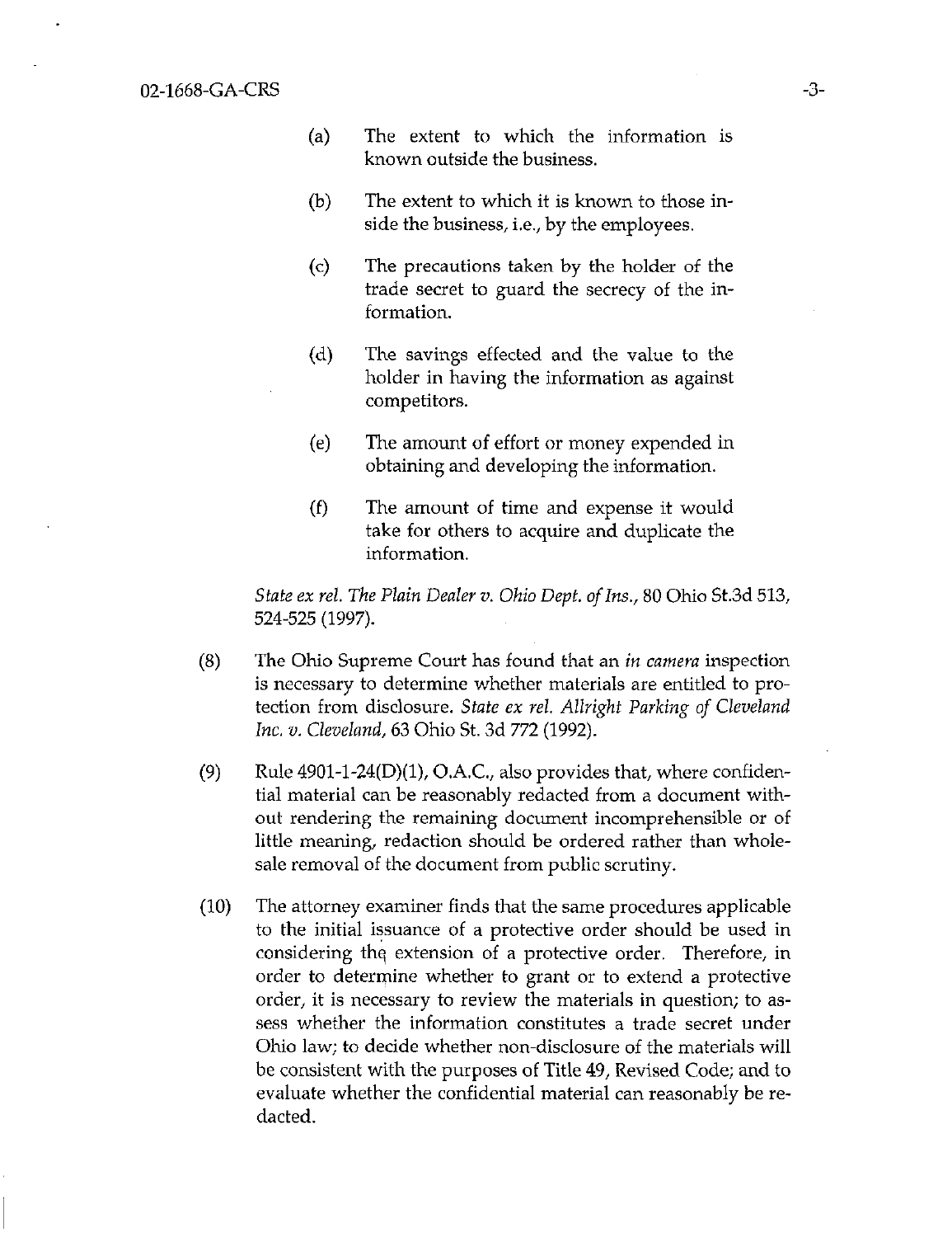## 02-1668-GA-CRS -4-

- (11) The exhibits covered by Vectren's 2008 motion consist of financial statements, financial arrangements, and forecasted financial statements. Vectren submits that this information is competitively sensitive and highly proprietary. It contends that public disclosure of this information would jeopardize its business position in negotiations with other parties and its ability to compete. Vectren confirms that this information is not generally known by the public and is held in confidence in the normal course of business.
- (12) The attorney examiner has reviewed the information in exhibits C-3, C-4, and C-5 of the 2008 application, as well as the assertions set forth in Vectren's motion. Applying the requirements that the information have independent economic value and be the subject of reasonable efforts to maintain its secrecy, as well as the six-factor test set forth by the Ohio Supreme Court, the attorney examiner finds that the exhibits filed with the 2008 application contain trade secret information. Their release is therefore prohibited under state law. The attorney examiner also finds that non-disclosure of this information is not inconsistent with the purposes of Title 49 of the Revised Code. Finally, the attorney examiner concludes that these exhibits cannot be reasonably redacted to remove the confidential information contained therein.
- (13) Rule 4901-1-24(F), O.A.C, provides that, unless otherwise ordered, protective orders under Rule 4901-1-24(D), O.A.C, automatically expire after 18 months. Rule 4901-1-24(D)(4), O.A.C, provides for protective orders relating to gas marketers' certification renewal applications to expire after 24 months. The examiner finds that Vectren's 2008 motion should be granted for a period of 24 months from the date of this entry. The examiner also finds it reasonable for the expiration dates of all other protective orders granted in this docket to be consolidated with this one. Therefore, until that date, the docketing division of the Commission should maintain exhibits  $C-3$ ,  $C-4$ , and  $C-5$  of Vectren's 2008, 2006, 2004, and 2002 certification applications under seal \
- $(14)$  Rule 4901-1-24 $(F)$ , O.A.C., requires a party wishing to extend a protective order to file an appropriate motion at least forty-five days in advance of the expiration date. If Vectren wishes to extend this confidential treatment, it should file an appropriate motion at least 45 days in advance of the expiration date.